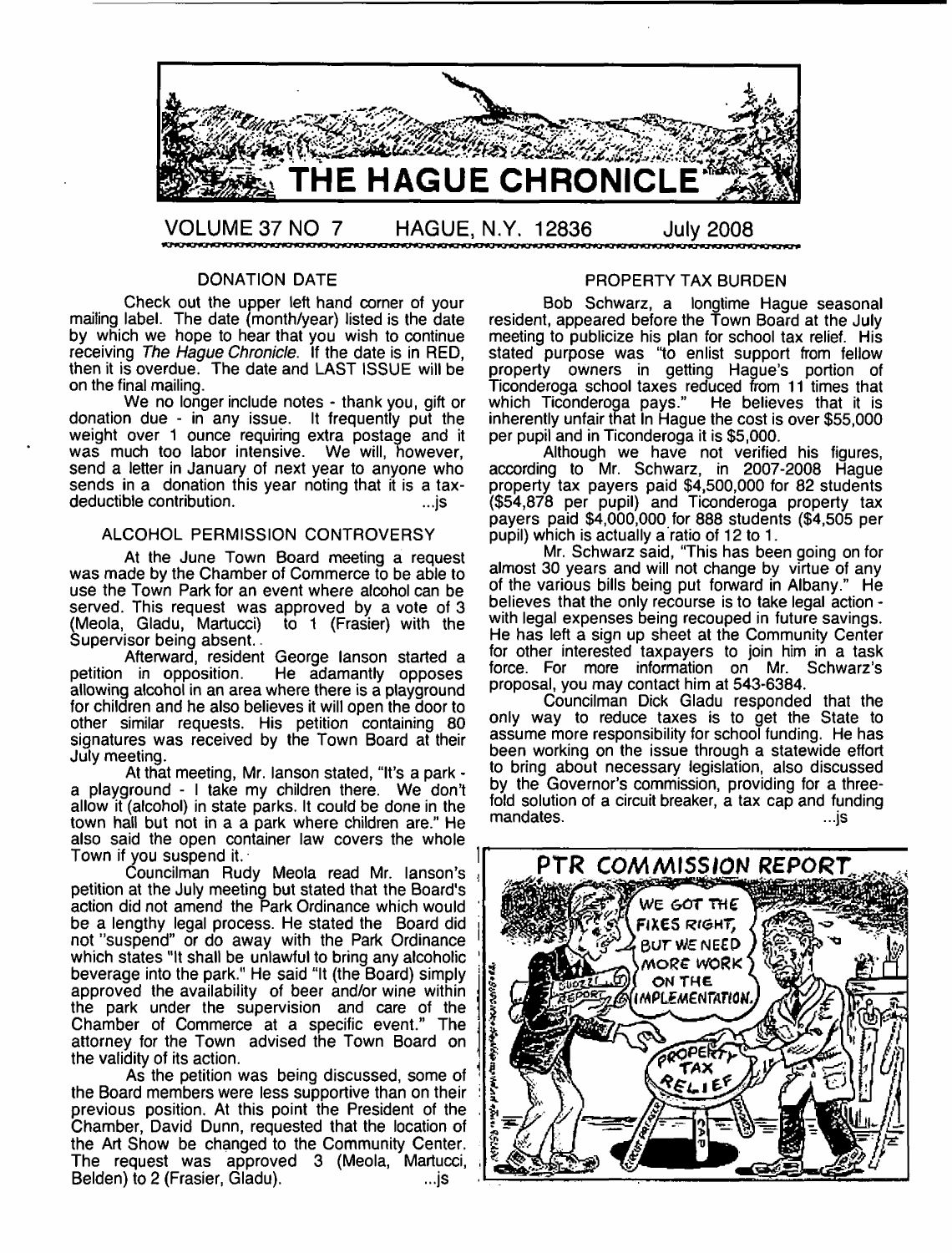- **2**-

The Hague Seniors had a covered dish luncheon in June. The business meeting was a very quick one as the membership was salivating at all the goodies Joan Steitz and Shirley Carey were putting out for us! It was a lovely luncheon topped off by a delicious cake made by our member Imogene Frasier.

Lunch was followed by a rollicking afternoon of bingo led by our own Judy Stock! Judy kept the games going at a good pace and spiced up the afternoon with her good humor. There were many winners of the "white elephant prizes" provided by the players -- though it did seem at times as though a few members were really making a haul!

Our next meeting will be the annual Seniors Picnic at the HVFD pavilion on Tuesday, August 26, at noon. Mark your calendars now and think about a dish you might want to bring. We'll be calling to confirm menu contributions! All<br>are welcome! Pat McDonough Pat McDonough

#### HAGUE FISH & GAME CLUB

The Hague Fish and Game Club announced the winners of the Knight 50 Cal muzzeloader are Tina & Travis Millington. The winning ticket was drawn at the Club's 1st Annual Bluegrass Jam, which was a huge success and enjoyed by many.

On Saturday, July 19th the Club will hold a 50th Anniversary Steak Bake from 4-7 pm at the Club grounds on West Hague Rd. This promises to be another hit with music and fun for all.<br>Steve Ramant **Steve Ramant** 

#### NATIVE PLANTS PROGRAM

The Hague Historical Society invites you to join us on Tuesday, July 29, at 7 pm at the Community Center for a presentation on Native to be given by Nancy Wotton Scarzello. Nancy is an herbalist and naturalist; who works for United Plant Savers, a non-profit organization, as well as being the nature columnist for *The Hague Chronicle*. It promises to be a very interesting evening.

The 37th Annual Hague Arts Fair will be held on August 2nd and 3rd at the Hague Community Center on Route 8 just west of the intersection of Routes 8 and 9N. The fair will be open from 10 am to 4 pm Saturday and 10 am to 3 pm on Sunday. Approximately 50 exhibitors will participate coming from the local community, neighboring counties and states.

Over the many years this show has been held, the quality of the handcrafted items has continually been refined and improved. Some of the items to be displayed are handmade jewelry, hand woven baskets, Adirondack photography, handcrafted stoneware pottery, handmade soap, dried floral arrangements and many, many others.

Exhibitors will also present herbs, spices, jams, jellies, and kettle corn. Lunch items and snacks will be available both days.

For further information, please contact Karen Laundree at 518-543-8841 or Judy Schultz at 518-543- 6769.

#### HVFD STEAK ROAST

On Sat. Aug. 2nd the Hague Fire Dept, will host its annual Steak & Clam Bake from 3 'til 9 pm. Adults \$12.00, kids under 12-\$7.00, for the usual great meal complete with dessert. There will be a D.J. and raffles for your diversion. This is a good opportunity to bring together family and friends to have a great time while supporting the work of our Firemen and E.M.T.s. Mark your calendar NOW.

The mechanical and structural problems with our current rescue boat are more serious than expected. A decision has been made to acquire a new Emergency Fire & Rescue Boat for delivery in mid-summer. It will be a commercial hull 27' Boston Whaler equipped with twin 225 hp. engines, G.P.S., radar, 750 g.p.m. on board pump, a side access door and a mounted water nozzle. Recent serious incidents on the lake underscore the need for just such a dependable and well equipped vessel.

By now most of you have received our annual summer letter of appeal for support. All the usual expenses as well as the new boat make it all the more urgent that you, the people we serve to protect, respond in as generous a way as possible.

In June there were a combined total of 24 E.M.S. and Fire calls, and 9 members provided 46 emergency support hours for the recent very successful triathlon.

The lake gets more crowded each day, so observe safe boating rules and don't become a statistic.

Joe McCranels

*THE HAGUE CHRONICLE* is mailed out by volunteers on the Thursday after the third Tuesday of each month. The news deadline is six days earlier. Please send news or address corrections to Judy Stock at **[<HagueChronicle@nycap.rr.com>](mailto:HagueChronicle@nycap.rr.com).**

*The Hague Chronicle* is supported by its readers and you may send your yearly tax deductible contribution {check your label) to: the Treasurer, George lanson at:

> THE HAGUE CHRONICLE PO Box 748 Hague, New York 12836-0748

Editor/Publisher: Judith Stock (518-543-6517) Editor/Publisher, Emerita: Dorothy Henry Our website: **[www.thehaguechronicle.org](http://www.thehaguechronicle.org)**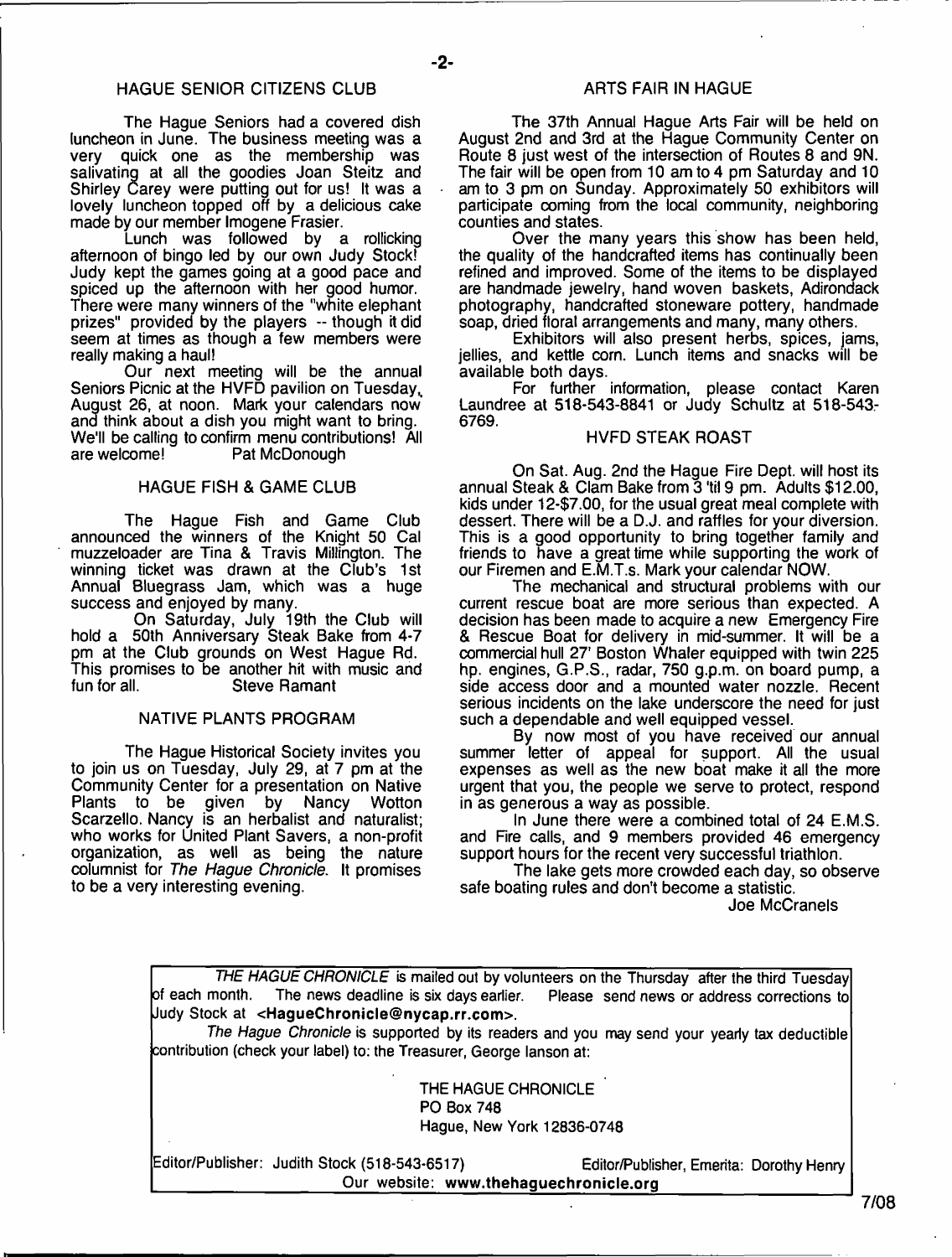At the Historical Society's Annual Meeting on June 24 officers and new board members were elected. Joining the board are Susan Darrin, Debbie Manning and Ray Snyder. New officers are Pat McDonough, President, Gale Halm, Vice President, Judy Stock, Secretary, and Kathi Ramant, Treasurer. Then Gale Halm and outgoing president Holly de Buys presented archival films from Silver Bay that reflected bygone days from the first half of the 20th century.

Memberships are still welcome and the \$5 dues can be mailed to Hague Historical Society, PO Box 794, Hague, NY 12836. Our note cards are once again available at Junipers and the Silver Bay General Store. We hope you'll support these local businesses and the Society by stopping in and purchasing cards. Pat McDonough

#### HHS CEMETERY CLEANUP

The Hague Heritage Cemetery on Pine Orchard Road was the scene of a voluntary clean-up effort by Historical Society members on Wednesday, July 9th. Despite the oppressively hot weather, volunteers Doug Allen, Bruno Brauner, Susan Darrin, Holly and Bob de Buys, Donna and Jim Henderson, Rudy Meola, Doris Moran, Pam and Myles Peterson, Steve Ramant, Ray Snyder and Judy Stock were able to accomplish a good deal. They were supported by Highway Superintendent Don Smith and his crew who brought trucks and helped to take away the debris. Special thanks to Jason Laundree who Special thanks to Jason Laundree who worked through the morning to help clear the downed limbs from past storms.

More work remains to be done and we're hoping to meet again in the fall to continue the care of<br>this historical treasure. The Town is ordering The Town is ordering. replacement parts for the split rail fence which has suffered from storms these past few years.



**Excerpted from the July 1980 issue of** *The Hague Chronicle.*

> A poem written by Virginia Shattuck

#### A MEASUREMENT

How poor we look in census charts But we don't feel that way. We own our house with space around Where all the kids can play.

The Gucci/Pucci clothes and shoes You need in private jets Would hang around in closets just For moths and dust to get.

On June 24, the Northern Lake George Rotary Club held their installation Dinner at Emerald's<br>at the Ti Country Club. Members, spouses and Members, spouses and friends enjoyed themselves with a fine dinner and the installing of this years leadership, Bob Johnson, President, Michelle Benedict, Vice-president, John Barber, Secretary, and David Cornell, Treasurer.

Paul Harris Fellow Awards were presented to Marty Fink, Diane Krans, Julie Cook, and Robert Whitaker. Our Volunteer of the Year was Chip Devenger and our Rotarian of the Year was Brian Sann. Incoming President Bob Johnson praised and thanked outgoing president, Chip Devenger for his leadership and songs.

The club is looking forward to an exchange student this year from Taiwan. To underwrite her stay and to support our local charities, we are planning a Spelling Bee challenge to any teams of three people who would like to compete. "Lets return to our school days" ... The fee for each team is \$100. Right now we are planning for the last week in August. More information will be coming soon.

To continue our support of local charities we are raffling off a kayak. The kayak is a 9 1/2 ft Heritage Featherlite that includes a personal flotation device, a paddle and a one-hour kayaking lesson by Lake George Kayak Company in Bolton. The tickets are \$2 each, 3 for \$5, 7 for \$10 or 15 for \$20 and the drawing will be October 14, 2008. raffle contact Brian Sann at 543-6299.

The NLG Rotary Club is a service club that meets at Silver Bay YMCA of the Adirondacks at 7:30 am every Tuesday. A full breakfast is offered before the business meeting and a local guest speaker. Please contact Bob Johnson at 543-6127 for more information. New members are always welcomed.

#### DEFENSIVE DRIVING CLASS

A Defensive Driving Class will be offered at the Hague Wesleyan Church on August 25 & 26 from 6-9 pm on both evenings. This class will give participants a 10% reduction on their auto insurance and reduce up to 4 points on their driving record.

For more information and to enroll call Charlie Antonetti at 585-3450.

While we breathe free in dungarees And polyester drips Upon the line in sun and rain And hardly ever rips.

You may prefer Patou and Worth You've never smelled, no doubt, The clean and fragrant odor of The washing hanging out.

It's hard to get good help today? We really wouldn't know. In things we do ourselves we find A satisfying glow.

In people, that's where real worth lies In family and friends Who lend a helping hand and feel On you they can depend.

Our town is rich as Croesus then. In that commodity, We have more friends per capita In great variety.

We look around and revel in The glory of our views. A kind of fortune, you could say, And that's the kind we choose.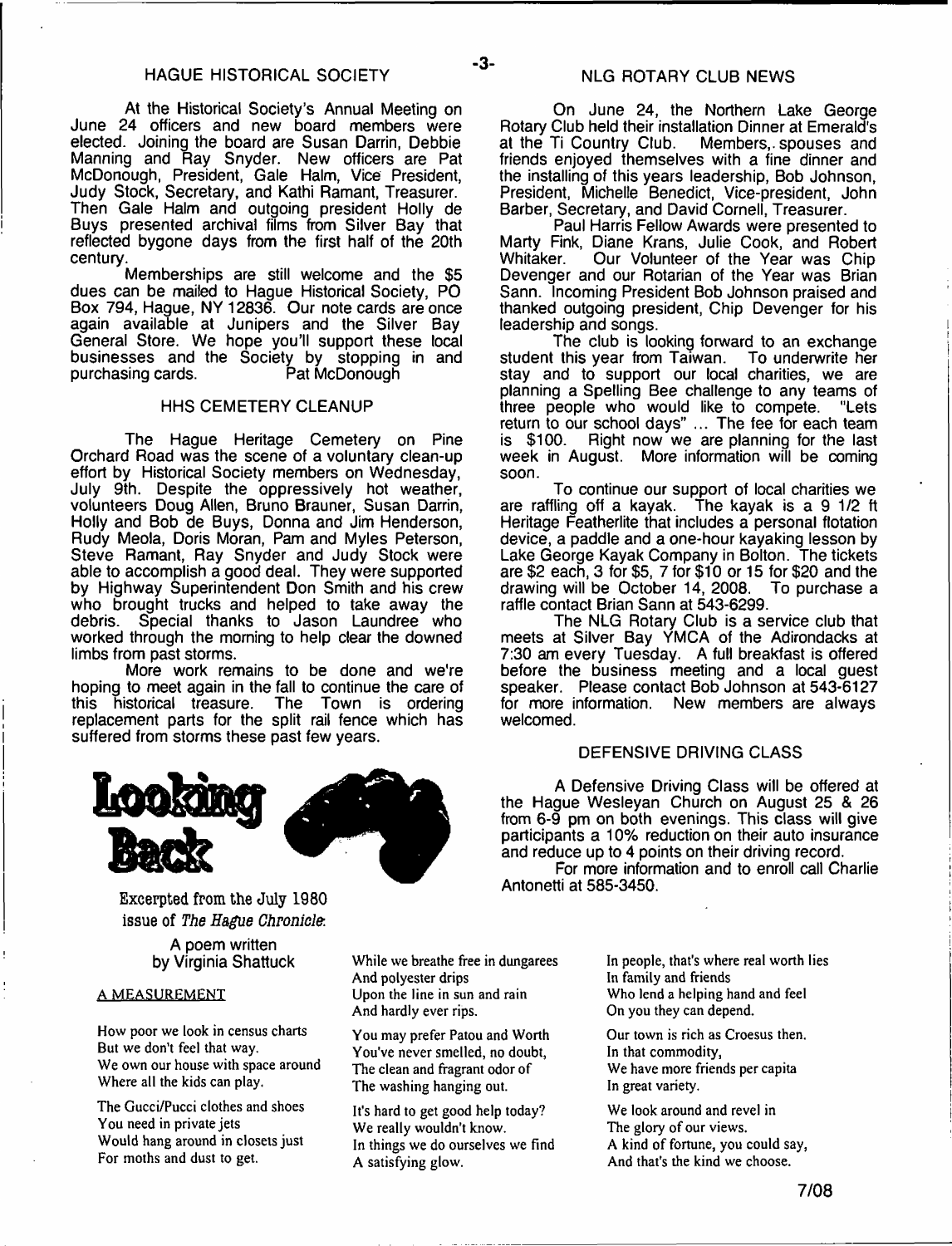Acting Chairman Roily Allen, Dick Frasier, John Brown, Bruce Clark, Pam Peterson and Martin Fitzgerald, Sr. were present. EJ Siwek was absent.

The Board discussed applications of La Pointe and Strutz which are described under the 7/10/08 Planning Board minutes.

Dick Frasier suggested that a committee of the ZBA, Planning Board and Town Board be formed to review and revise the Zoning Code and there was general agreement that modifications are needed.

### ZONING BOARD OF APPEALS - 6/26/08

Chairman Robert Goetsch and members Glenn McKee, George lanson, and Bill Pittman were present. Absent were Martin Fitzgerald, Donna Charboneau, and Lindsay Mydlarz.

KOSSBIEL (12.14.-1-21) 9651 Lakeshore Dr (OC I)

The applicant requested a variance for sideline setback and percentage of coverage in order to have a 14' x 22' open deck to the front of a house and a 54 sq. ft. walkway with stairs. The application was placed on the July ZBA agenda and a site visit was scheduled, for July 1, 2008 at 7:00 pm

#### PLANNING BOARD - 7/10/08

Chairman EJ Siwek, Dick Frasier, John Brown, Roily Allen, Bruce Clark and Pam Peterson were present. Martin Fitzgerald, Sr. was absent.

# LA POINTE (24-1-43) 9042 Graphite Mtn Rd (TR-3/OCII)

The applicant revised his application according to recommendations at the last Planning Board meeting and is requesting sketch plan approval of a two lot subdivision of a 40.47 acre parcel. If approved lot 1 would consist of 2.2 acres and lot 2 would consist of 38.27 acres. Currently lot 1 has a house, garage with an apartment above, and barn on it.

The Board accepted the sketch plan as amended and resubmitted allowing Mr. La Pointe to move forward with a formal survey and mylar. Site visit set for 7/17.

RAJOPPI (25.4-1-13) 9626 Graphite Mtn Rd (OC-1)

The applicant requests a two lot subdivision of a 11.24 acre lot. If approved lot 1 would consist of 8.33 acres and lot 2 would contain 2.91 acres. A 30 foot right-of-way is proposed through lot 1 for a means of access to lot 2. The application was accepted as complete and a site visit was set for 7/17.

KOSSBIEL (12.14.-1-21) 9651 Lakeshore Dr (OC I) The applicant requests a variance for sideline setback and percentage of coverage so he may install a 14' x 22' open deck to the front of a house and a 54 sq. ft. walkway with stairs, mostly over an existing cement staircase, to provide two means of egress from the current structure.

The ZEO reported that at their site visit the ZBA had asked for a survey to be completed to determine where the south side property line is<br>located. The Planning Board withheld any The Planning Board withheld any recommendation to the ZBA but advised seeking an official survey on the property.

# STRUTZ (26.18-1-10) 9222 Lakeshore Drive (TR-1)

The applicant would like to place a 8' x 12' storage shed 75' from the Lake. Mr. Strutz said that they want to live in Hague year-round and need storage that can be accessed from the parking lot for shovels, a snow blower, etc. They tried to accommodate previous Planning Board concerns. However the Board still wanted them to consider alternative placement of the shed and voted to keep the application open so the applicant can consider other plans.

PETER HAVEN, LTD (43.13-1-7) 27 Abenakis Dr  $(TR-1)$ 

The applicant would like to replace an existing 306 sq. ft. one story, storage building with a new 612 sq. ft. two story storage building. The new 612 sq. ft. two story storage building. building is a legal nonconforming structure due to the five foot setback from Lake George and was in existence before 1973. The footprint will remain the same. Additional information was requested by the Board and a site visit was set.

In other business, Pam Peterson asked for the Board to be given periodic updates on previously approved projects. She also noted that a limit on absences had been mentioned at the last Town Board meeting and suggested instead that alternates be appointed.

# TOWN BOARD SPECIAL MEETING - 6/17/08

Supervisor Belden and Board members Frasier, Gladu, Meola and Martucci were all present.

The Board sold the 1985 International dump truck to Walt Waters who submitted the highest bid of \$2,650. They also accepted the E-One grinder pump as the standard for the sewer districts. They agreed to apply for funding for the third phase of the enhancements. conditionally approved the hiring of Barbara Mizer as clerk to the Town Justice.

introduced Nancy Williams from the Lake George Land Conservancy who discussed a proposal for the Town of Hague to purchase the LGLC property adjacent to the Hague Brook.

Ms. Williams has clarified several points in a letter to *The Hague Chronicle.*

The land was gifted to the LGLC in 2004 by the Darrin family and included a restriction against any building or any change to the land that would detract from its natural beauty. She states, "It is wonderful to see youngsters there, hauling in their windsurfing boards, or a reader quietly enjoying the shady beachside. We like to think that the \$2000 that we expend annually for maintenance annually for maintenance demonstrates our commitment to our mission and also to the lovely Hague hamlet."

The LGLC has offered the Town a chance to buy this property for the price of \$450,000 which was arrived at through appraisals and consideration<br>of restrictions. The motivation for selling this The motivation for selling this property is to increase available funds for other projects which benefit everyone on Lake George.

Cont'd on page 5 - Town Board **7/08**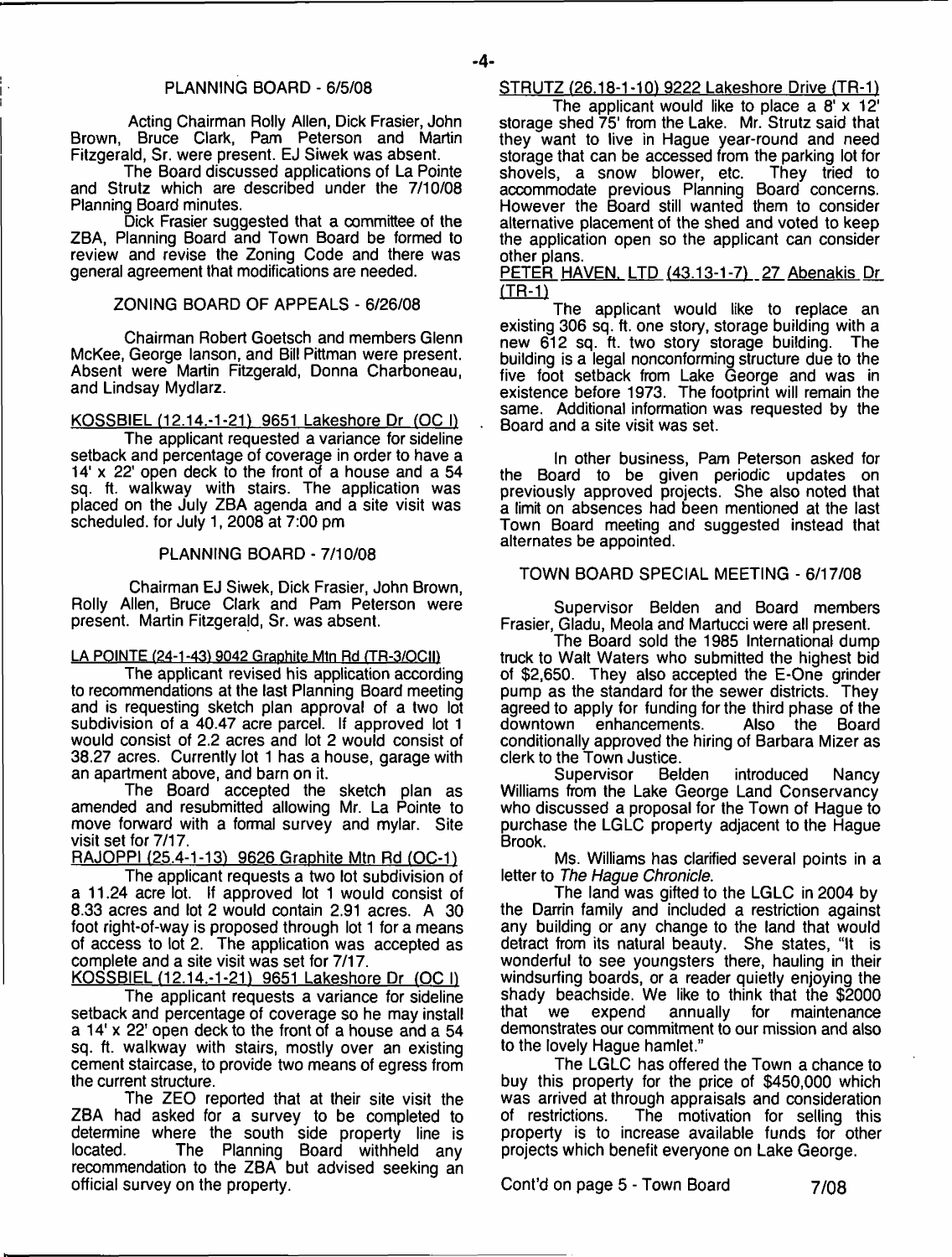Ms. Williams feels that the Town would benefit from ownership of this property. She states, "As the owner, the Town could schedule community and nonprofit events as local officials may wish. The Town might lease the property to private parties and weddings. Canoes and kayaks could access the Lake from the shoreline and small children would enjoy the shallow waters developed along the delta from Hague Brook. One last thing to consider: it is LGLC's policy to exclude camping, swimming, alcohol, open fires, and fishing on our properties. Owning this property, the Town could allow any of these uses."

According to the official minutes of the meeting, if the Town does not buy it, it "would remain as is" although there was also mention of the property possibly being sold to the State. The Town Board agreed to consider the offer, hold a meeting to discuss it and will respond in the not too distant future.

The next item of business was a report to the public from Jim O'Toole, chairman of the Walkway<br>Committee. The committee was thanked for all the The committee was thanked for all the<br>to the proposals. The Town hired the effort put into the proposals. LaBerge group to do a preliminary engineering study of the plan and to apply for a grant if approved. The cost of the project was estimated to be \$3,060,000 with the hope of a grant of \$2,448,000 which would leave \$612,000 to be raised by the Town and does not include maintenance costs.

Audience members addressed the Board on the issue. The majority felt that the project cost would be too high for a small town. A motion to approve the plan failed with none of the Board members voting for it.

Supervisor Belden did mention that the State will be repaving 9N in 2010 and it might be possible to work with them to widen the path.

#### TOWN BOARD SPECIAL MEETING - 7-7-08

Re-cap of the North County Triathlon:<br>Founder, Randy Engler

presented comprehensive review of the second North Country Triathlon including a financial statement. With 230 total registrations plus family members, volunteers and visitors, it is estimated that 500 people were on hand for the race representing 19 states. registrants were from out of the local area and many stayed at local motels or B&B's or rented homes for the week or weekend.

Mr. Engler, who has a great love of the area, stressed that this event is building an awareness of a world-class destination to those visiting and drives traffic to the local businesses. He also noted, "This race is a highly successful and positive event for the community of Hague ... it brings people (over 70 volunteers as well as racers) together and promotes healthy, active lifestyles." He hopes to have a greater financial commitment from the Town for next year as well as more Town Board participation in the ceremonies.

The date for the 2009 Triathlon has been set for Saturday, June 27th. Mr. Engler also hopes to have a fall mountain bike race.

Public Hearing on the Noise Ordinance:

Several residents cited an example of a severe noise problem on Dodd Hill Road with loud, unruly It was stated that this action would be considered "disturbing the peace" and it should be reported to the police so that a case can be established.

Many other residents spoke in favor of a Noise Ordinance citing noise in the hamlet.

Councilman Gladu will revise the Local Law taking note of comments made. The Board would like to have all residents (not just registered voters) have the opportunity to vote on the measure and will set a date and the requirements for voting.

Hearing on the proposed local law on dog control:

There were speakers for and against the law. In reference to a limit of 4 dogs per household, Judy LaPointe said, "It should not matter how many dogs someone has - the concern should be what type of living conditions there are."

George lanson stated, "Don't put laws on the books that we cannot enforce."

Councilman Meola stated that complaints on New Hague Road have not been satisfied and that a local law would help enforcement. Councilman Gladu noted that the proposal would help control the noise made by a large number of dogs and asked how the Board might help the situation on New Hague Road. The Board voted to revise the proposed law and then review it next month.

#### TOWN BOARD -7/8/08

All Town Board members were present.

Bob Schwarz presented a proposal related to the school tax burden. (See article on page 1)<br>Chris Navitsky asked about

Navitsky asked about permit requirements for private fireworks displays and felt that if issued should include some type of public notification to the public and neighbors. Supervisor Belden will further investigate the incident cited.

In response to a question by Sandy Rust about the LGLC property, it was reported that the Board will have a meeting on July 15th to discuss it further.

In response to a question about Sewer District #2 by Phil Smith, President of the Forest Bay Property Owners, it was reported that the Board will have a public information meeting on July 16th. Mr. Smith noted that he was at the bid opening and learned that the costs are much higher than anticipated. He said that the residents in Forest Bay still felt that the Town ought to proceed with the sewer as designed and not consider alternatives which will cause more delays. Although they recognize that the user costs will be higher they still support going ahead before costs escalate even more.

These meetings have been posted as required at the Community Center but are unfortunately being held too close to publication date to be included in this issue of The *Hague Chronicle.*

A moment of silence was held for Diane Dickson's mother, Linda Coffin and Bernard Fortune.

Cont'd on page 6 - Town Board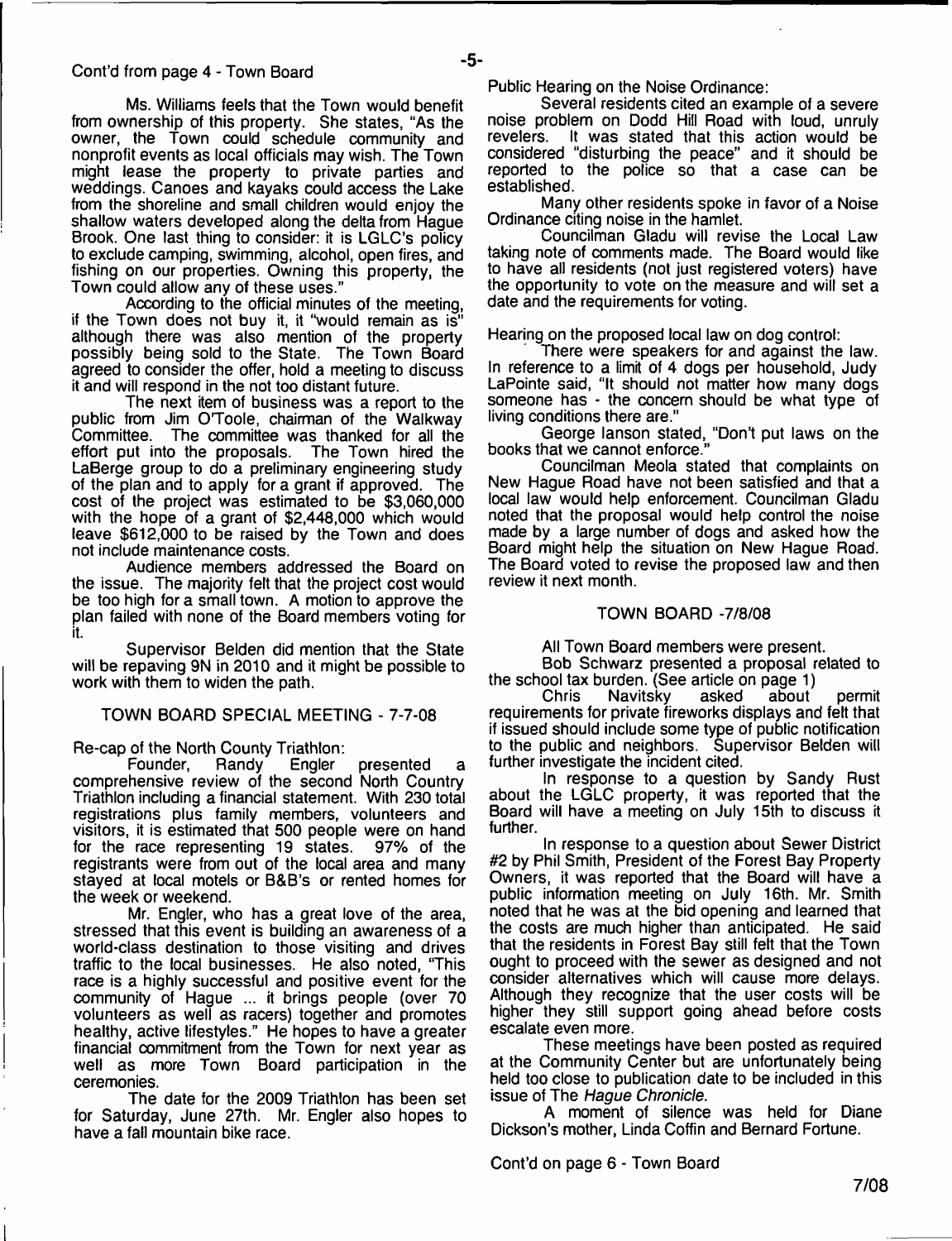#### Cont'd from page 5 - Town Board

Assessor/Justice - Councilman Gladu reported an equilization rate of 73.3% for Hague which is an improvement of about 4%. 53% of the school tax was paid by Hague last year and it will be better this year.

The Town Justice has a new clerk and they are working off the backlog of 30 violations from the campsite over Memorial Day.

Councilman Meola stated that he has tried to work through the proper channels with the Board but the issue of the office hours of the Assessor has not been worked out. The Assessor, who earns \$20,000, has office hours on Monday but is only coming in for 4 hours with other time being in the field. Other Board members noted that as long as the work was getting done there could be flexibility in the schedule. Mr. Meola said, "If the Board wants to change the hours that is fine but it should not be ignored."

Buildings &\_ Grounds/CC - Council member Frasier reported on problems with the air conditioner and the Board approved having it taken care of. The sensor on the fuel oil tank is also indicating a problem and someone must find out if it is a problem with the sensor or with the tank. Highway Superintendent Don Smith will attend to it tomorrow.

Once again mention was made of work needed on the Community Center whch is "going to be done."

Enhancement Committee - There were few donations for the flower baskets this year and Council member Frasier said they will have to start earlier next year.

Fire Dept - Councilman Gladu thanked the HVFD for their efforts during a recent boating accident. Judy Stock mentioned concern that a newspaper article seemed to indicate that the emergency contacts were not working properly and that it was only due to an individual's call to Ray Mury of the Department that an ambulance was on site in a timely manner.

Highway - The Highway Department will be working on blacktopping, inventory on the shed, inspections on trucks and will help the Historical Society with clean-up of the cemetery.

Museum & Historian - Council member Frasier reported that the Historical Society had held their annual meeting and program. They will be cleaning up the Pine Orchard cemetery and the Board approved repairing the fence.

Planning/Zoning/Stormwater - It was mentioned that some Planning Board and Zoning Board members have missed meetings and the Board discussed the need for a rule about how many meetings can be missed.

Personnel- The Board approved advertising for an floating assistant position for Town clerical work. In response to questions by Councilman Meola, the Board learned that the committee looking into rentals will meet after the season and that some violations of the junk law have gone out.

Sewer District #1 & #2 - Myles Peterson noted that in the plans for Sewer District #2, there are EDU's that have not been ascribed in multiple dwelling units. He also asked if the sewer main is supposed to be heated and what the expected power usage would<br>he. Supervisor Belden said those issues would be Supervisor Belden said those issues would be addressed at the 7/16 information meeting.

Town Park - On a suggestion by Councilman Meola, the Board agreed to put up containers for recyclables in the Park. Town Park committee is working to resolve Issues on use of the parking and launch areas.

Transfer Station - Councilman Martucci reported that they are looking into requests for safety rails around the bins. Highway Superintendent Don Smith will fill in the pot holes and grade area off.

In other business, the Board

1. Approved the bid by Peckham for screened sand and by Armstrong for bank run gravel.

2. Approved a motion to work with the Chamber of Commerce to draw up a request for proposals on hiring a professional marketing company. Council member Frasier noted that we need to know what we are promoting and how to address the parking problem.

3. Approved a request to use the Town Park for the Costello Memorial Coffee House on July 31st from 6 to 9 pm.

4. Approved an Intermunicipal agreement with Warren County for notification system. Councilman Meola explained that if the Town has a message to send out to specific people it goes to the Warren County Sheriff's Department and they use a "hyper-reach" notification system and then charge the Town 20 cents per minute.

5. Amended Budget to put money received from DOT for increased salt and fuel oil prices into a machinery fund for fuel oil and the balance into snow removal.

6. Approved a request from the Chamber of Commerce to use the Community Center for an Arts Show on September 5th from 4 - 8 pm. (See article on page 1)

Supervisor's Report:

The Assessor needs to complete a listing of properties for the Warren County GIS (Graphic Information System). The County Clerk's revenue is down by \$2 million. Person doing good job on Warren County publicity is leaving.



The North Country Triathlon, founded in 2007 by Hague property owner Randy Engler, was again a huge success. For a recap by Mr. Engler see the Town Board article on page 5. To get more information go to [<www.northcountrytri.com>](http://www.northcountrytri.com).

...photo of Randy Engler courtesy Seddon Beaty **7/08**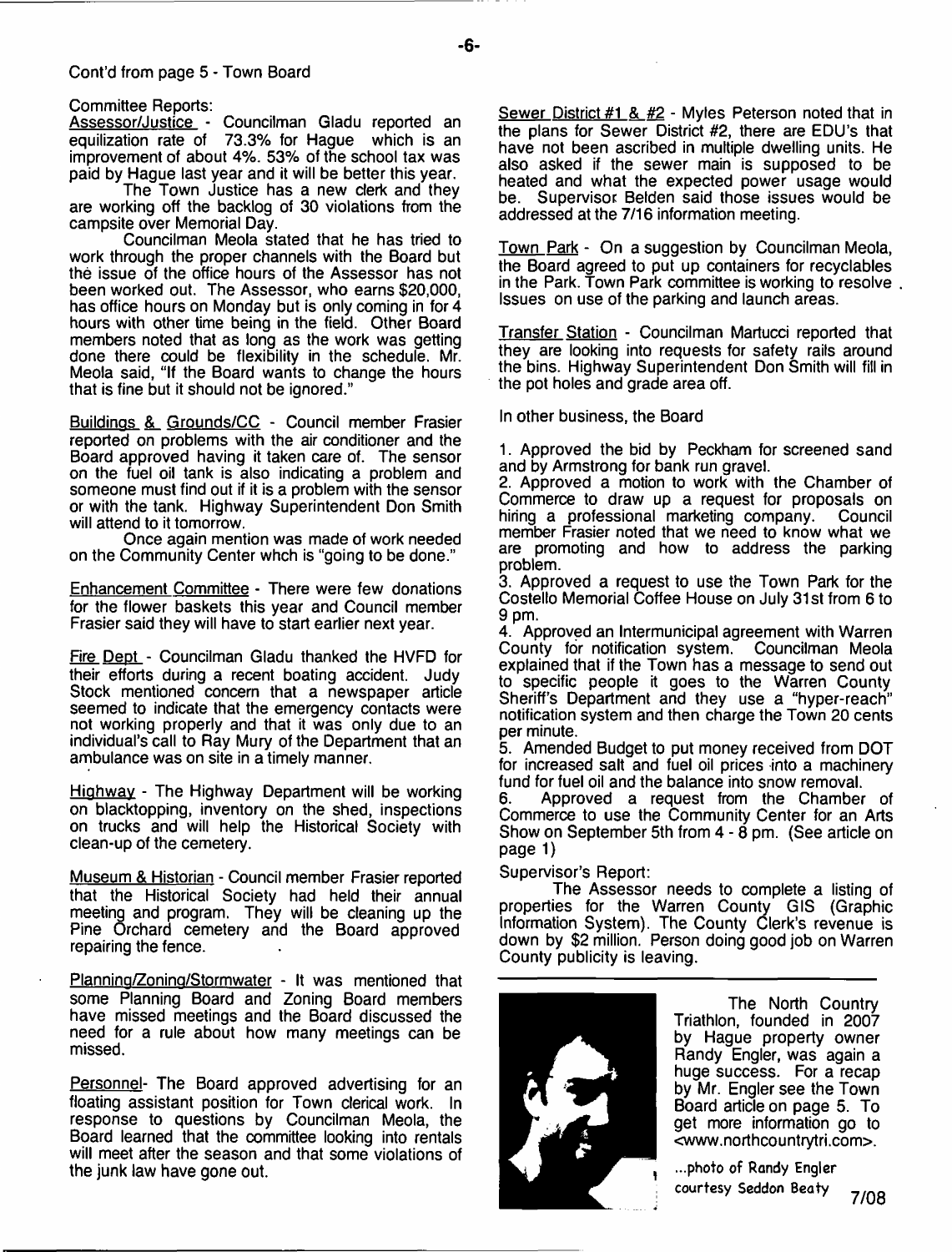BORN: A son, Toby Thomas Voige, on June 9, 2008 to Jennifer and Tim Voige of Fulton, Maryland. The delighted grandparents are Joyce and Tom Fritz of Eatontown, NJ, and long-time Hague visitors.

# HENRY SCHOLARSHIP

Congratulations to Samantha Abare, winner of the Dorothy Henry Scholarship at graduation. This scholarship is given annually by *The Hague Chronicle* to a Ticonderoga High School graduating senior from Hague.

#### THS HONOR ROLL

The following students from Ticonderoga HS who live in Hague are on the Honor Roll for the 4th Marking Period:

GRADE 10 - First Honors: Kaley Manning

Second Honors: Jamie Patchett and Jessie Patched GRADE 11- First Honors: Jared Best, Brendan Carberry and Molly Ginn

GRADE 12- First Honors: Samantha Abare

#### WITH THE LGA

The Lake George Association has produced a 2009 calendar that will benefit the environmental nonprofit's work. Proceeds from sales of "Lake George - A Scene of Beauty" will go to support the LGA's Lake Saving Programs and Projects. The 12-month calendar will be available for sale in some stores around the Lake, or it can be purchased directly from the LGA.

The New York State Safe Boating Course will be offered at the offices of the Lake George Association (LGA) on State Route 9N in the Town of Lake George. The 3-part course will take place on July 22nd, 23rd and 24th from 5:30 to 8:30 pm. This course is open to adults, as well as to children as long as they are 10 years old by the first day of the course. Registration is free.

On Saturday, July 19th from 8 - 9 am the 8th Annual Loon Census will be held to monitor and assess long-term trends in the loon population summering in the Adirondack Park. All census observers on Lake George should contact the LGA to sign up for a section of the Lake.

For further information and to see previews<br>the calendar images go to of the calendar images go to <[www.lakegeorgeassociation.org](http://www.lakegeorgeassociation.org)>.

# PRIORY RETREAT HOUSE

The Priory Retreat House on Pine Notch Road (off of Route 8) in Chestertown will hold its "World's Largest (Private) Garage Sale" on Saturday, July 19 and Sunday, July 20, from 9 am to 3 pm.

For more information on the retreats and workshops see [<www.prioryretreathouse.org](http://www.prioryretreathouse.org)>

Over 80% of the Ticonderoga Middle School who live in Hague are on the Honor Roll for the 4th Marking Period. They are:

#### GRADE 6:

 $-7-$ 

First Honors: Jeanette Coon, Ty Denno, Sean Lawrie, Kimberly Porter

Second Honors: Rebecca Porter

GRADE 7:

First Honors: Grace Ginn, Bryana Goetsch, Chelsea Kearns, Karney Manning, Jordan McKee

Second Honors: Kenneth Deragon GRADE 8:

First Honors: Abigail Gurney, Corey King, William Lawrie

Second Honors: Harley Trudeau

# 8TH GRADE GRADUATION

Eight students from Hague -- Jacob Demarais, Abigail Gurney, Edward Kearns, Corey King, William Lawrie, Walter Porter, Joseph Silliman, and Harley Trudeau -- graduated from Ti Middle School's 8th grade at a ceremony on June 26, 2008. The following are the recipients of honors and awards:

Jacob Demarais - Dr. Frank P. Varney award for improvement, potential & commitment in the area of Social Studies during his Middle School years; Presidential Academic Fitness Award for having earned honor standing for academic achievement; and Triple "C" Award for students who develop their minds, strengthen their character and are an inspiration to all.

Abigail Gurney - Presidential Academic Fitness Award; and Yearbook Award.

Corey King - Presidential Academic Fitness Award; Dedication & Musical Achievement Award; Award for Three Year Participation in Band; and Jazz Band Member Award.

William Lawrie - Catholic Daughters of<br>a-Court St. Mary's #794 Award for America-Court St. Mary's #794 Award for outstanding achievement in ALL classes; Presidential Academic Fitness Award; Ticonderoga Fire Auxiliary Award for service in school & community; Award for Excellence in Technology; Award for Excellence in French; and Award for Perfect Attendance.

Harley Trudeau - Presidential Academic Fitness Award; Dedication & Musical Achievement Award; Award for Three Year Participation in Band; Jazz Band Member Award; and Award for Excellence in Home & Career Skills.

William Lawrie, valedictorian, also gave the address on behalf of the Eighth Grade Class. Although there was no award, Mr. Tubbs, middle school principal, announced that in the Regents classes for algebra and biology, among the three top students in that group, the lowest score was 96, and two of those students were from Hague -- Corey King and William Lawrie! Barbara Smith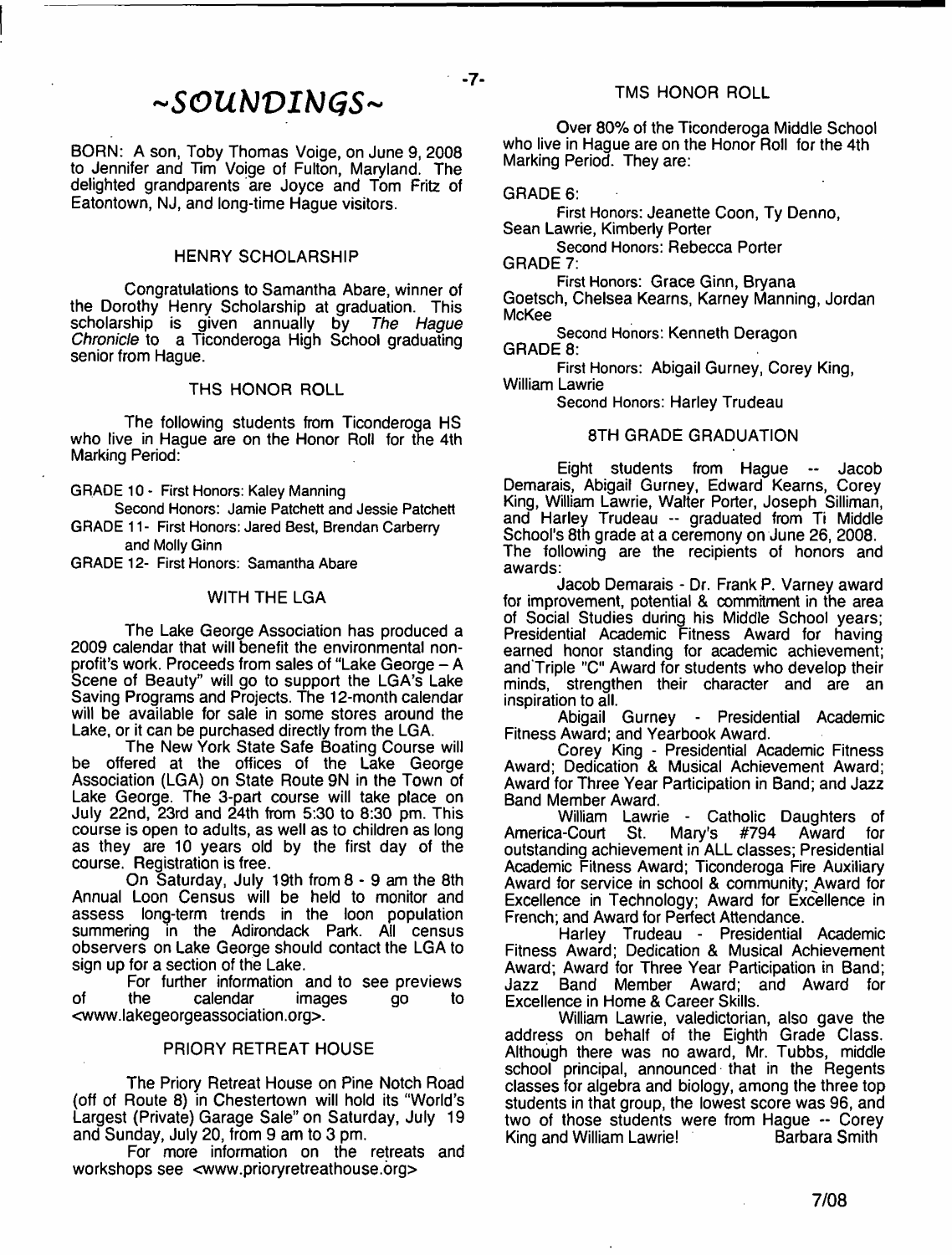Grace Memorial Chapel at Sabbath Day Point has the following schedule for the remainder of the 124th season. The services begin at 10 am and will be conducted by the following ministers:

July 20 by The Rev. Dr. John B. Paterson, Retired: United Presbyterian Church, Barre, Vermont,

July 27 by The Rev. Dr. Charles Stratton, Retired: United Presbyterian Church. Hadley, New York,

August 3, with communion, by The Rev. Nickolas Miles, Minister: United Reformed Church of Rosendale, Bloomington, New York,

August 10 by The Rev. Peter Durkee,<br>Retired: United Presbyterian Church. Presbyterian Olmsteadville, New York

August 17 - The Rev. Dr. Glen C. Knecht, Minister: Christ Reformed Evangelical Church, Annapolis, Maryland

August 24 - The Rev. Robert Johnson, Retired: Evangelical Lutheran Church in America, Silver Bay, New York.

August 31 - The Rev. Gerard Van Heest: Chaplain, Emeritus, Hope College, Holland, **Michigan** 

# GRACE MEMORIAL - AUGUST CONCERTS

The *Chamber Music at Grace Chapel* series continues on Saturday, August 2 with Susan Marie Pierson, an internationally acclaimed soprano, singing selections ranging from American musicals to classic operas. She will provide a free Children's Program at 10am, and an evening concert at 7:30pm. Both events are at Grace Memorial Chapel on Sabbath Day Point, off Route 9N south of Silver Bay. A freewill donation will be taken at the door for the evening concert. For further information, please see [www.gracememorialchapel.org](http://www.gracememorialchapel.org).

The final concert in the series is on Saturday, August 16 with Seventh Partial Brass, a quintet of trumpets, French horn, trombone and tuba playing a mix of music ranging from Debussy to Gershwin.

This series is made possible, in part, with public funds from the New York State Council on the Arts Decentralization Program and Warren County, administered locally by LARAC.



The adult concert season continues at 8 pm under the Festival Guild Tent in Ticonderoga with a return visit from Too Human, a pop and jazz combo, on July 29, The P's and Q's, a barbershop quartet from Saratoga and Cape Cod on August 5, and the traditional Ticonderoga Community Band Concert will take place on August 12. The last one will begin at 6:30 pm and follow a picnic under the tent for those who wish to bring their supper with them.

The Children's Arts Trek program will have The Puppet People presenting "A Christmas Carol" for Christmas in July on July 23. Two of a Kind from Pennsylvania brings a program of ecology awareness through music and fun to the stage on July 30. The Seagle Colony will return with a new children's opera, Hansel and Gretel, on August 6. Craig Babcock the mime returns on August 13 to offer another silent program of drama and fun as he did in 1998. The children's programs are at 10:15 am and are free to all area children and those who bring them. Donations are accepted.

#### HAGUE SUMMER MUSIC SERIES

Performers for the remainder of the "Music in the Park" summer series will be Nelson Shapiro who will play jazz on July 23rd, he Silver Bay Quartet playing classical music on July 30th, Rick Bolton presenting blues and jazz music on August 6th, Stan Burdick leading square dancing<br>on August 13th and Vicki Russell performing August 13th and Vicki Russell performing classical/rock/folk music on August 20th. The series will be held at 7:30 pm in the Hague Town Park or the Community Center in case of rain.

#### SEMBRICH EVENTS

Summer events continue at Sembrich Studio, 4800 Lakeshore Dr, in Bolton Landing:

| July 30: | 1:30 PM \$5                 | Video lecture: |
|----------|-----------------------------|----------------|
|          | "Remembering Beverly Sills" |                |

August 1: 7:30 PM \$20, \$15 "Opera Showstoppers" " (Charles R. Wood Theater)

SEMBRICH HERITAGE WEEK: August 3 - 9, 2008

August 3: 7:30 PM \$20

"A Concert of Polish Songs and Arias"<br>August 4: 7:30 PM Free

7:30 PM Free

"The Pianist" (2002) (at Bolton Town Hall) August 6: 5:00 PM \$10

"A Celebration of Polish Culture"

August 9:11 AM & 1:30 PM Free Symposium

August 13: 7:30 PM \$20

"Bel Canto Songs and Arias"<br>August 17: 7:30 PM \$25

**Liebesfreud Quartet** *"Composers Sembrich Knew"*

\$5 Video lecture: (First Public Screening) "Florence Foster Jenkins:A World Of Her Own" **Luzerne Trio** *"Composers Sembrich Knew*"

September 3: 7:30 PM Free film: "La Traviata" (1983) (at Bolton Town Hall)

For further information call 644-2431 or go to [<www.operamuseum.org>](http://www.operamuseum.org). **https://document/manuseum.org>**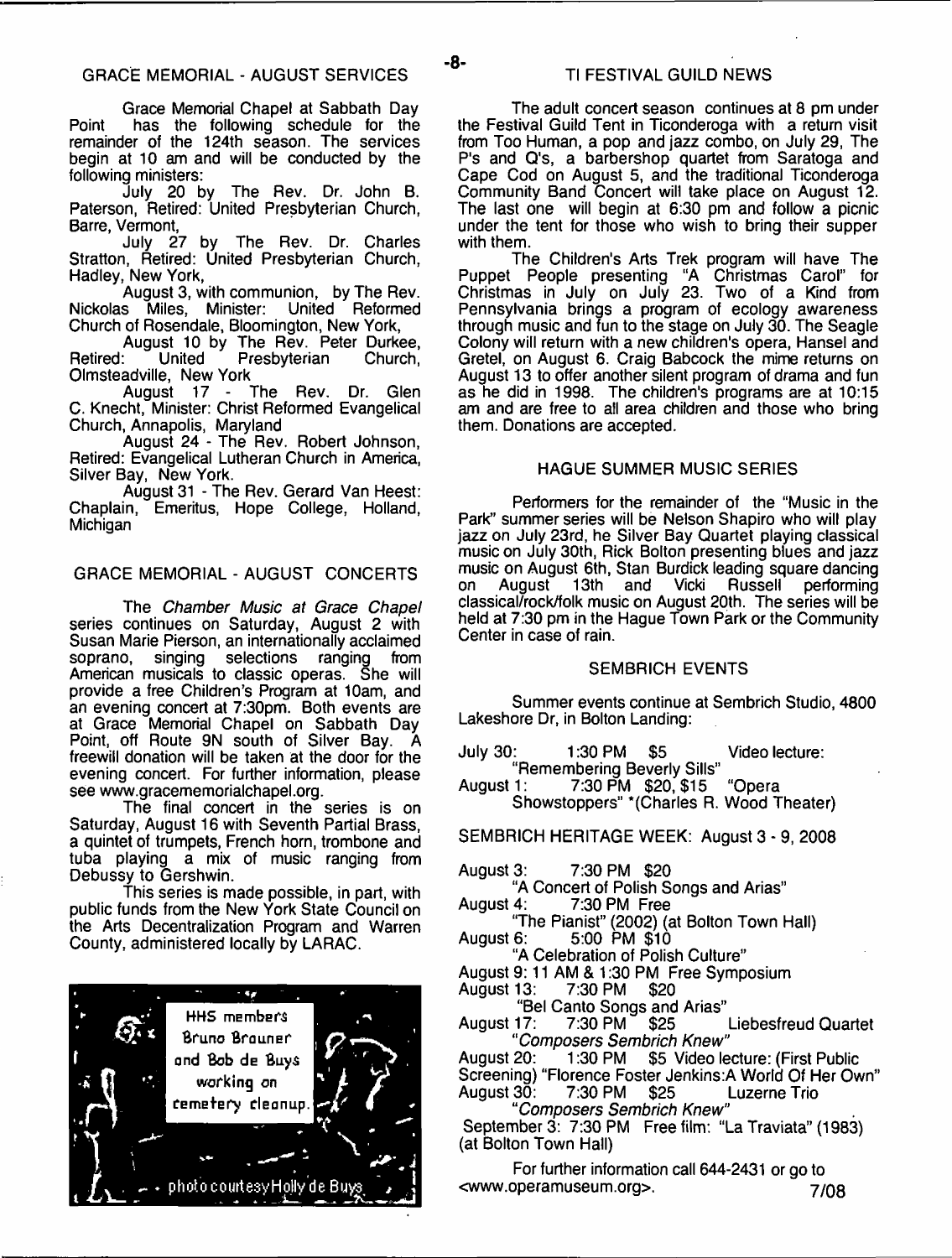# NATURE NEWS

- **9**-

# $6y$  Nancy Wotton Scarzello

# Mushrooms of Summer

Ducking under low branches of a hemlock tree, I reach for the golden trumpet on the forest floor. The chanterelle mushroom joins a handful of others in my basket, their sweet aroma of apricots filling my nostrils as I follow the trail in the summer forest. I cut them close to the earth, the way I was taught by the experienced mushroom hunters, the way they learned in the old country. We take our golden treasures back to the house and prepare them for dinner  $\sim$  gently sautéed with a little butter and onion. I am enchanted with this wild food and a journey begins.

This was my introduction to wild mushrooms and although this event took place more than 25 years ago, I can still remember it as a remarkable experience. Wild culinary mushrooms flourished in the woods behind our home in Vermont and chanterelles remained a favorite, but my Italian neighbor soon began to introduce me to his. I would come home and find a bag of assorted mushrooms on my doorstep; Frank would appear and describe to me how to cook them into fabulous dishes. Over the years we came to delight in Porcini Risotto, Fried Chicken of the Woods, Puffball Parmesan, Marinated Mushrooms and a variety of sauces for pasta. I told my kids we were eating like royalty and we were!

I loved collecting wild mushrooms for food but had never considered them for any other use other than rustic decorating and crafty things. I had several varieties of dried mushrooms lining my bookshelf including an Artist's Conk with a pretty design etched in it and often used them for table decorations. While attending the Women's Herbal Conference about 10 years ago, I happened to attend Kate Gilday's workshop on Medicinal Mushrooms. As a medicine maker I was intrigued by the concept of using mushrooms as medicine, but was completely surprised to find that these medicinal mushrooms were not to be purchased in the store, but were the very ones I had been seeing in the woods and collecting to line my bookshelves! Chaga? But I had seen this charred looking growth over and over and had thought, since childhood, that this was where the tree had been hit by lightning! Those shiny red-skinned fungi I had dried and put on my shelf were Reishi? Didn't they have to come from China? The Artist's Conk with the pretty etched design was medicinal? Bubbling over with excitement, I returned home to the woods where I began a new relationship with wild mushrooms in my own backyard.

It never ceases to amaze me when I find that the plant medicines that I need for healing are the very ones that are growing where I am  $\sim$  they seem to know it before we do! This was true of the mushrooms growing near my home. Chaga, turkey tail, and reishi flourish here and when I put them together, added the shiitake I was growing I found I had an awesome immune system support extract. This is what I needed for myself and found that its other applications for cancers, tumors and depleted immune systems were what family and friends needed too.

But the wild mushrooms I find for food are still my favorites and this is when they are most plentiful. Last week I made "Chicken Nuggets" with a large cluster of Chicken of the Woods mushrooms and even the kids loved them for appetizer at our Fourth of July picnic! And this week I have Porcini drying for later use and several Chanterelles waiting to be added to our scrambled eggs. The Black Trumpets remain a favorite and we need to check the place where they appear every July before we miss them and the opportunity for Wild Mushroom Risotto with their heady aroma filling the kitchen. One of the funniest discoveries was a patch of Meadow Mushrooms on the Ticonderoga Golf Course  $\sim$ looking for a lost ball, I thought I had found a cluster of them but they turned out to be dinner instead. Never found the ball. I guess I got distracted.



#### CONGRESS MEMBER GILLIBRAND

Among her actions this past month our local Congresswoman Kirsten Gillibrand:

1) voted to recognize the Korean War Veterans Association with a federal charter.

2) voted to update the G.l. Bill for Iraq and Afghanistan Veterans.

3) voted to modernize the foreign surveillance system. 4) announced sponsorship of legislation that will attempt to rein in rampant oil speculation.

5) voted for legislation to shield taxpayers from paying the AMT next year by closing tax loopholes.

6) voted to reauthorize a grant program which helps to improve the functioning of the criminal justice system.

7) voted to crack down on gas price manipulation by helping pass the Price Gouging Prevention Act

8) voted for a bipartisan bill that will reverse a pending 10.6% payment cut for Medicare doctors.

9) announced interest rates on need-based federal student loans will drop from 6.8% to 6% on July 1st.

10) announced support for legislation that will provide a \$500 tax credit for individuals and families who face significant home heating costs this winter.